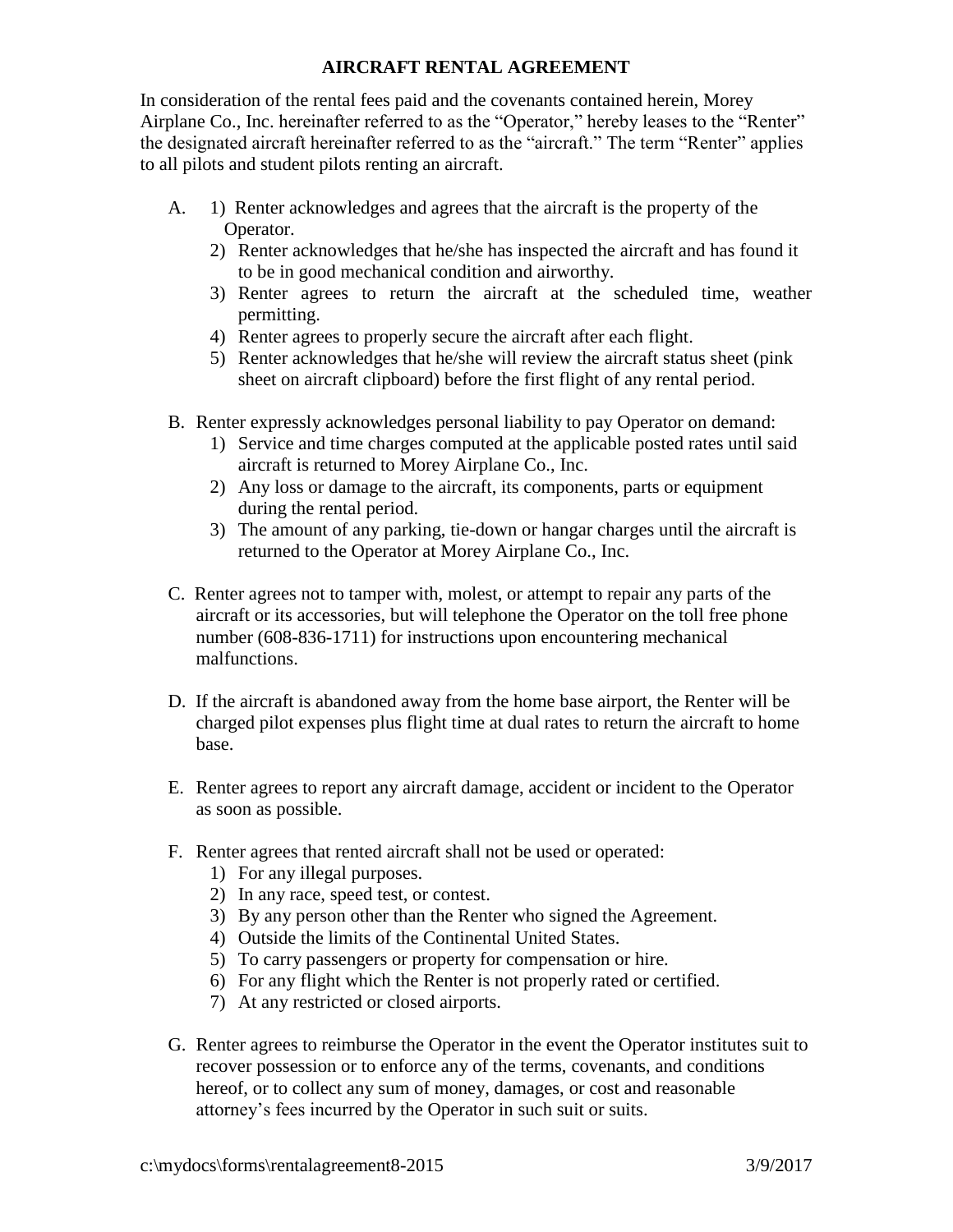#### **AIRCRAFT RENTAL AGREEMENT**

H. Renter, by affixing his/her signature hereon, does agree to follow the following flight operations safety rules, emergency maintenance procedures and insurance provisions.

# **FLIGHT OPERATIONS SAFETY RULES**

- **Pilot Certificate –** Renter must hold a valid and current pilot certificate with appropriate ratings. The person named on the rental contract shall be the pilot in command. The Renter will fly the aircraft from the left seat and he/she will be responsible for the aircraft and its operation at all times.
- **Currency** Renter must possess evidence of a current biennial flight review (BFR), medical certificate, and aircraft checkout by a pilot designated by the Operator.
- **Preflight** Renter will personally conduct a preflight inspection of the aircraft as prescribed by the manufacturer. Renter shall use the manufacturer's recommended pre-takeoff, cruise and pre-landing checklists.
- **Weather** Renter shall plan to operate the aircraft only when the present and forecasted weather indicates VFR conditions local and en route (ceiling of at least 3,000 feet and visibility 5 miles or greater) unless Renter is instrument rated, current for IFR and specifically approved by the Operator for IFR flight.
- **Take-off and landing area –** No take-off or landing shall be made on any area other than the runways of an airport designated, constructed, maintained and used as a public use airport.
- **Physical conditions** Renter shall not operate the aircraft for a period of 12 hours after using intoxicating substances such as liquor, tranquilizers and sleeping aids.
- **Medical certificate**  Renter shall maintain at least a third class medical certificate.
- Renter will comply with all Morey Airplane Co. (three take off  $\&$  landings using Morey Airplane Co. aircraft each calendar month), local, state and federal regulations.

## **Transient Maintenance Policy**

At Morey Airplane Co., Inc. we make every effort to keep our fleet of rental aircraft in excellent mechanical condition. However, an occasional breakdown occurs while away from our facility. The following policies regarding the level of reimbursement for repairs while the aircraft is away from Morey Airplane Co., Inc. will apply should a breakdown occur:

- In the event of a breakdown, notify Morey Airplane Co., Inc.  $(608-836-1711)$  of the problem immediately. If maintenance personnel are not available leave your name, aircraft number and telephone number where you can be contacted.
- Do not authorize any repairs to be made to the aircraft without clearance from a Morey Airplane Co., Inc. representative. Failure to do so could result in the Renter being responsible for a portion of the bill.